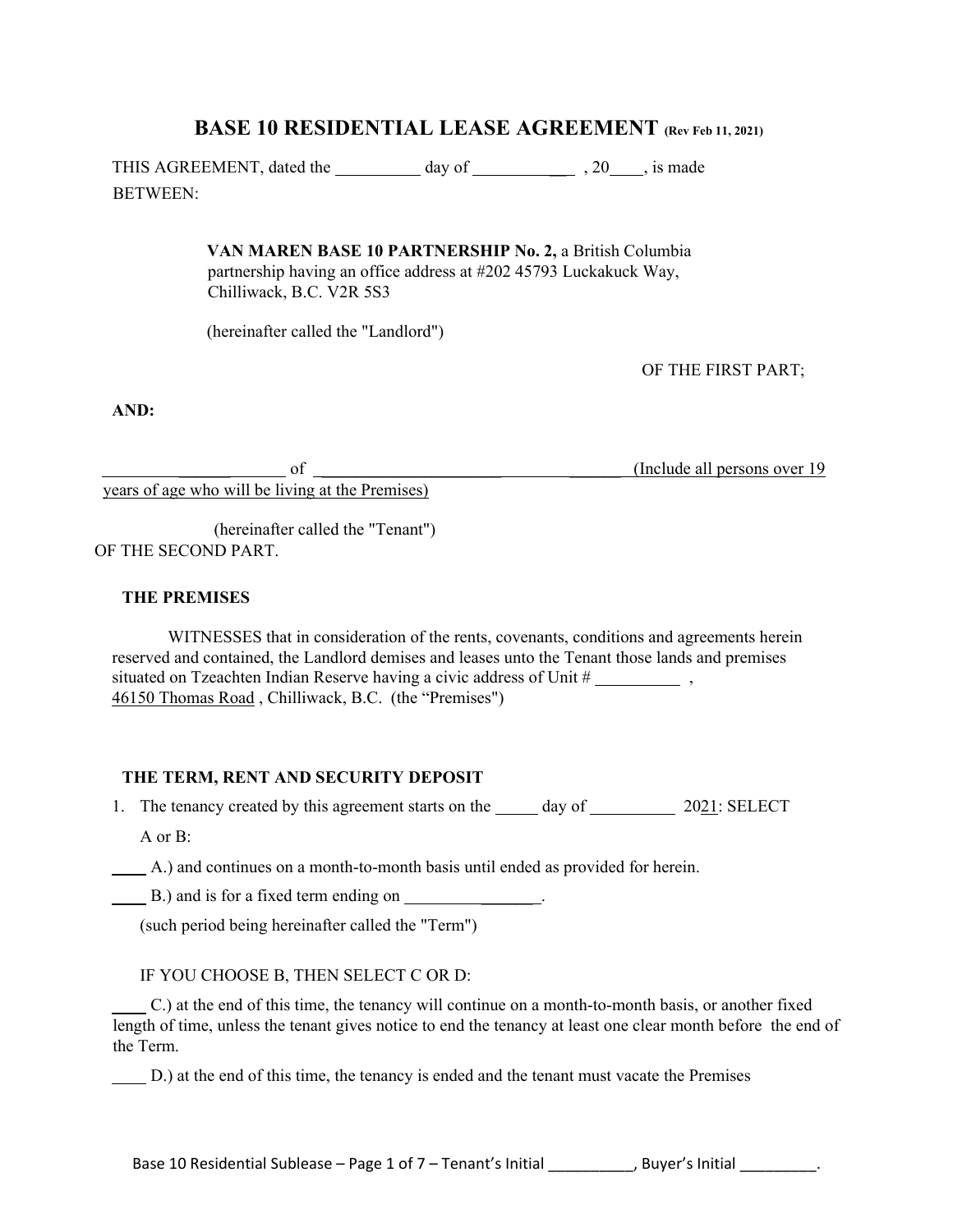The Tenant will pay rent of  $\$\$  each month to the Landlord on the 1<sup>st</sup> day of each month during the Term subject to rent increases provided by the Landlord from time to time.

The Tenant is aware that the Residential Tenancy Act of British Columbia ("RTA") does not apply to this Agreement and so rent increase amounts are not governed or restricted by the RTA or its Regulations.

1.1. The following services and facilities are included in the rent: water, sewer, garbage collection, snow removal, in-suite laundry, fridge, stove and over, range hood/microwave, window blinds and 2 car garage plus driveway parking. [Note: change this for suites]

- $\Box$ 1.2. The Tenant is required to pay a security deposit of \$1,000 concurrently with signing this Agreement (the "Security Deposit")
- 1.3. The Landlord agrees to keep the Security Deposit during the tenancy and to return it to the  $\Box$ Tenant, without interest, within 15 days of the end of the tenancy unless the Tenant is in default hereunder in which case the Landlord may apply the Security Deposit to the cost of curing the
- default. In the event that some or all of the Security Deposit is applied by the Landlord to the cost  $\Box$ of curing a default, then the Tenant shall, forthwith upon request of the Landlord, replenish the Security Deposit amount so that it is the amount specified in section 1.2.

### **TENANT'S COVENANTS**

- 2. The Tenant covenants and agrees as follows:
	- 2.1 To pay rent as set out on the due date and to pay for electricity, gas, water/sewer (if applicable) telephone and cablevision. The Tenant shall pay the rent by Pre-Authorized Debit Order.

The Tenant shall also pay the Landlord an additional Forty-five Dollars (\$45.00) for each cheque or deposit which is returned to the Landlord due to there being insufficient funds in the account of the Tenant to cover such cheque and the Tenant will also pay Forty-Five Dollars (\$45.00) for each rent cheque that is not delivered to the Landlord by the first of each and every month of this Sublease.

In the event that the Tenant fails to pay rent in any given month, on or before the due date, the Tenant shall be required to pay to the Landlord a penalty of Forty-Five Dollars (\$45.00) for the delivery of any notices without prejudice to any other available remedies of the Landlord.

- 2.2 To maintain reasonable health, cleanliness and sanitary standards throughout the Premises and grounds and to repair damage caused to the Premises by Tenant's wilful or negligent act or omission or that of a person permitted on the Premises.
- 2.3 Not to assign or sublet without consent of the Landlord, which consent may not be arbitrarily withheld.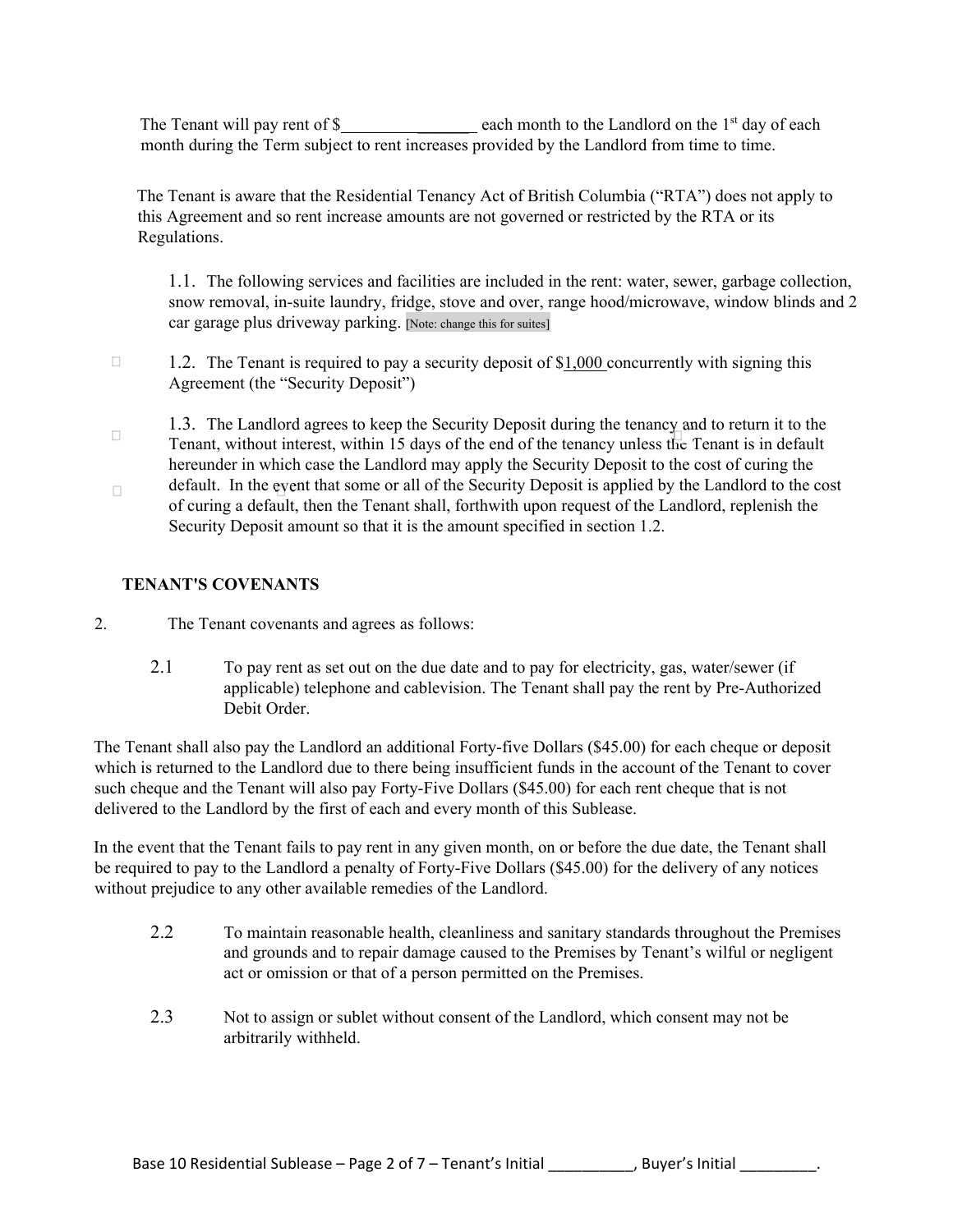- 2.4 Not to do or permit to be done any act or thing whatsoever which may be illegal or a nuisance or which may increase the rate of insurance against loss by fire or liability upon the Premises, or invalidate any policy or insurance of any kind in respect of the same.
- 2.5 Not to suffer or permit during the Term or any renewal thereof any builders liens or other charges or encumbrances to be registered or form a charge against the Premises and in the event of such builders liens, charges or encumbrances, the Tenant will forthwith procure the discharge thereof by payment or by the giving of security or by the taking of such proceedings as may be required or permitted by law.
- 2.6 Not to make any alterations to any structure on the Premises nor install any plumbing, piping, wiring or heating apparatus without the written permission of the Landlord first had and obtained; provided, however, that the Tenant shall be responsible for:
	- a) replacing any broken or burned out light bulbs;
	- b) clearing plugged drains;
	- c) repairing leaking faucets (due to misuse or abuse);
	- d) window cleaning and breakage;
	- e) repairing or replacing any switches, fuse and tap washers (due to misuse or abuse);
	- f) repairing or replacing window locks and screens;
	- g) interior pest control;
	- h) remedying any damage to fixtures and appliances on the Premises (due to misuse or abuse);
	- i) cleaning window blinds and repairing any damage done to them.
- 2.7 To indemnify and save harmless the Landlord from and against all and any manner of actions, causes of actions, damages, loss, costs or expenses which the Landlord may sustain, incur or be put to by reason of the use of the premises by the Tenant and any act or omission of the Tenant or any failure of the Tenant to observe and comply with any of the covenants and conditions of this Sublease.
- 2.8 To leave the Premises in good repair, reasonable wear and tear only excepted. Prior to vacating the Premises, Tenant will do a thorough cleaning of the Premises.
- 2.9 To use the Premises as residential occupation and for no other purpose and that no more than people may inhabit the Premises.
- 2.10 To comply at all times with the Bylaws, Rules and Regulations from time to time of Base 10 Homeowners Corporation as well as well as all Tzeachten First Nation rules and bylaws. The Base 10 Homeowners Corporation Bylaws can be found at: https://www.base10living.com/documents/. In the event of any conflict between this Sublease and the posted Base 10 Bylaws, this Sublease will govern.
- 2.11 Unless specified below the Tenant shall not be entitled to have any Pets on the Premises. Pets Permitted (select appropriate option) : Dog (under cm height) Cat  $-\longrightarrow$  Other (specify: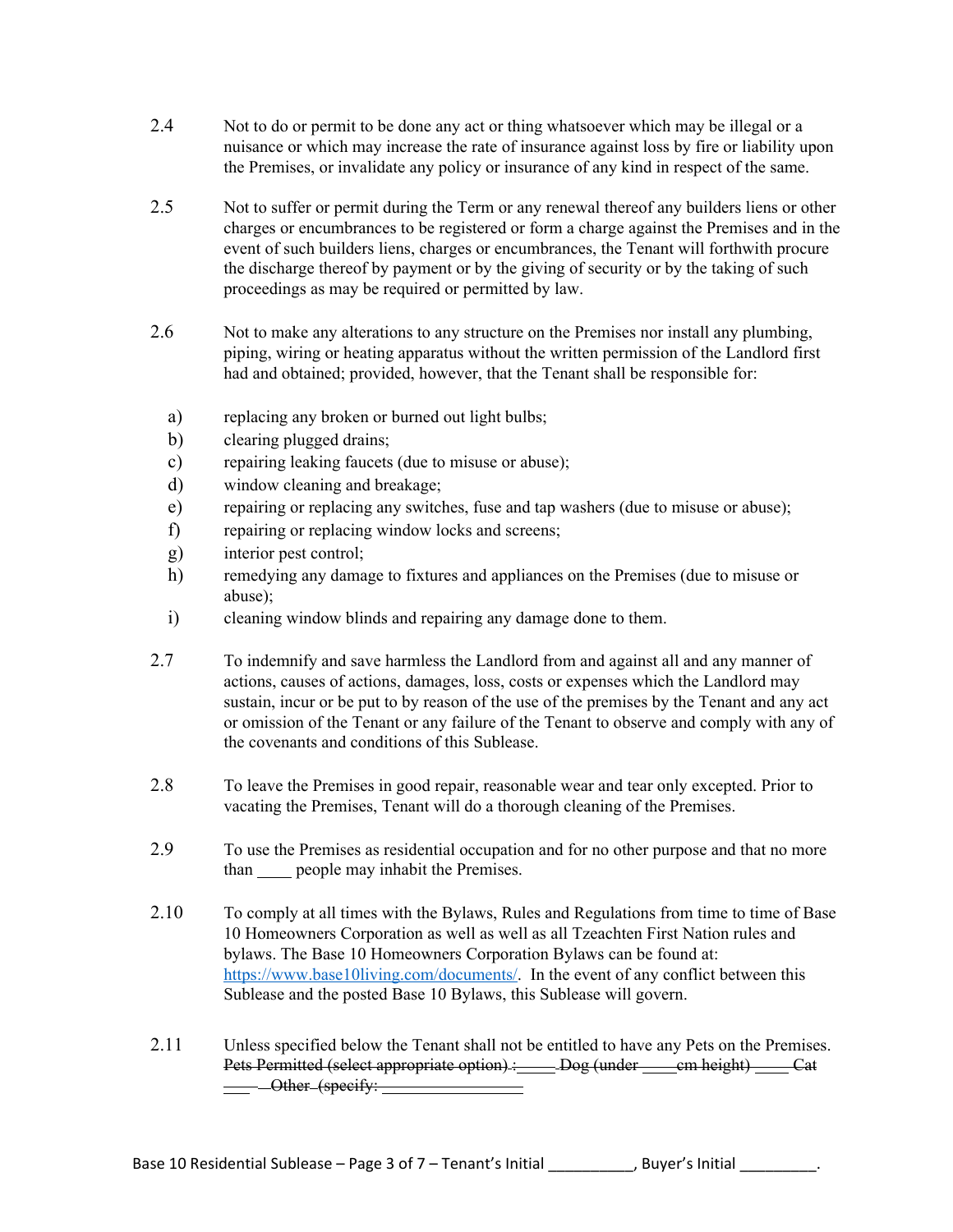- a) If the Tenant is given permission for Pets on the Premises, they will provide the Landlord with a Pet Damage Deposit of \$200.
- 2.12 To maintain the Premises as a **"Non-smoking"** residence at all times.
- 2.13 To permit the Landlord periodic (i.e. not more frequently than every 3 months) access to the Premises at any time during the Term on not less than 24 hours prior notice to conduct periodic inspections.
- 2.14 To permit the Landlord access to the Premises to show the Premises to prospective new Tenants on not less than 24 hours prior notice at any time during the final 60 days of the Term.
- 2.15 To have all floor surfaces professionally cleaned at the end of the Term.
- 2.16 To obtain at its own expense a Tenant's contents and liability insurance policy, and in any event, the Tenant agrees to provide to the Landlord the insurance policy number and summary of coverage for the Tenant's insurance policy.
- 2.17 That the Landlord shall not be liable to the Tenant for any damage to the Tenant's personal property arising from the actions of the Landlord or its agents, except in the case of the Landlord's gross negligence.
- 2.18 To check any smoke detectors in the Premises on a monthly basis and not to disconnect any smoke detectors at any time.

### **RESIDENTIAL TENANCY ACT NOT APPLICABLE**

3. The Landlord and the Tenant agree that the provisions of the Residential Tenancy Act of BC and its Regulations do not apply to this Sublease due to the Unit being located on Tzeachten First Nation Reserve lands.

#### **ENDING THE TENANCY**

- 4. The Landlord may terminate this Agreement and end the tenancy created hereby if:
	- a.) The Tenant does not pay rent hereunder and such failure continues following 5 days written notice to the Tenant;
	- b.) The Tenant is in breach of any of the other Tenant covenants herein contained and such default continues following 15 days notice to the Tenant.

In the event of an early termination, the Tenant shall forthwith vacate the Premises. The Tenant acknowledges and agrees that notwithstanding termination of this Sublease, the Tenant is responsible to pay the monthly rent payable hereunder together with any applicable utility payments until the earlier of end of the Term and such time as the Premises have been re-rented by the Landlord to a qualified and suitable Tenant and a written sublease agreement with such party has been entered into.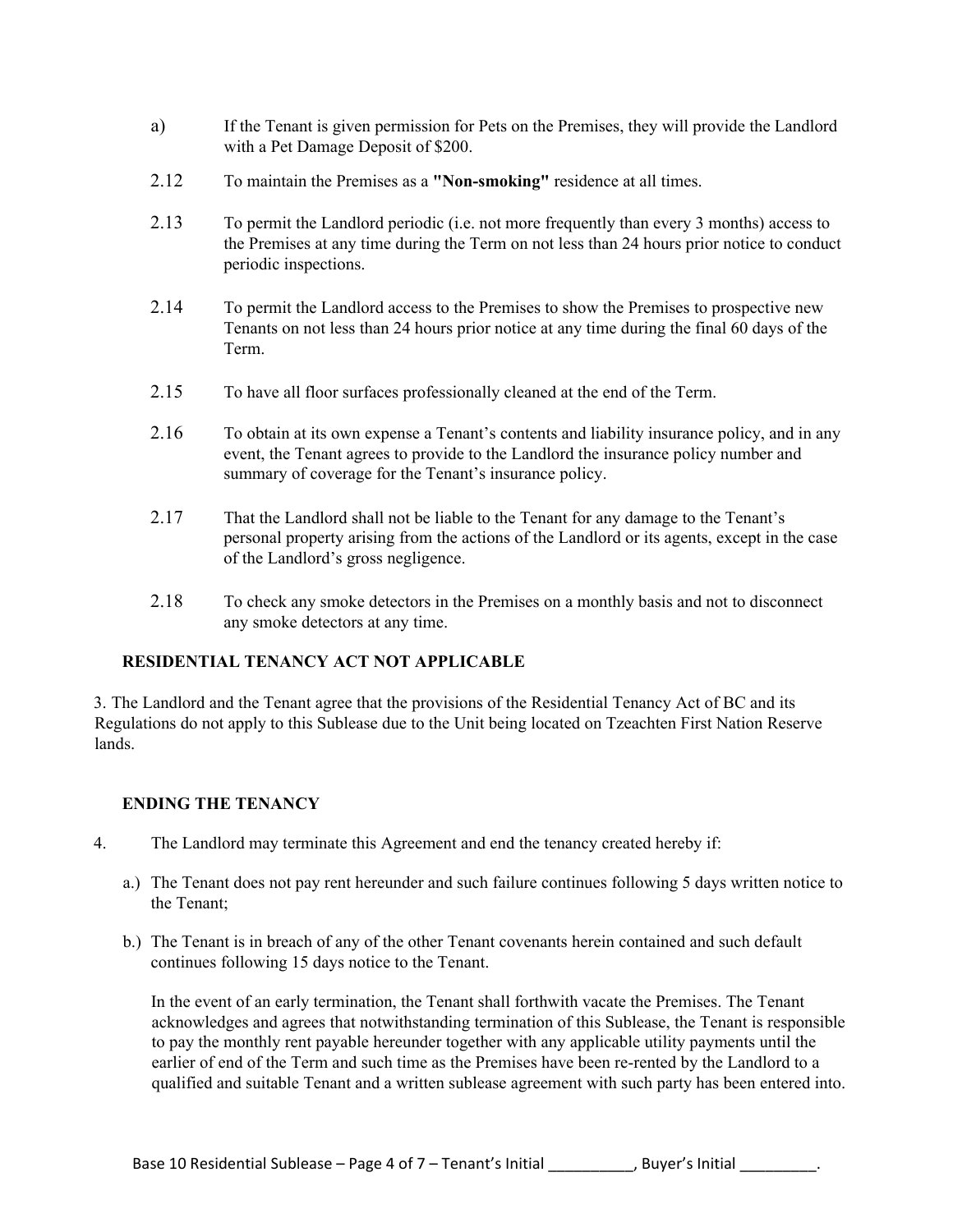## **LANDLORD'S COVENANTS**

- 5 The Landlord covenants and agrees as follows:
	- 5.1 For quiet enjoyment;
	- 5.2 To provide and maintain the Premises in such a state of decoration and repair as to comply with health and safety standards, including housing standards, as required by law, and having regard to the age, character and locality of the Premises. Without limiting the generality of the foregoing, the Landlord agrees to provide and maintain the Premises in good repair.
	- 5.3 To pay property taxes, and local or other assessments levied by any governmental authority on the Premises.
	- 5.4 To keep the Premises insured against loss or damage by fire in such reasonable amounts as the Landlord may determine.

### **MUTUAL COVENANTS**

6. The Landlord and the Tenant further agree:

6.1 That if the Term hereby granted is at any time seized or taken in execution or in attachment by any creditor of the Tenant or if the Tenant makes any assignment for the benefit of creditors, or becomes bankrupt or insolvent, or takes the benefit of any act that may be in force for bankrupt or insolvent debtors, the then current month's rent will immediately become due and payable and the Term will immediately become forfeited and void.

6.2 That if the Premises or any part thereof is at any time during the Term burned down, or damaged by fire, or tempest, otherwise than by an act of the Tenant, or its invitee or any other party for whom the Tenant is responsible at law, so as to render the same unfit for the purpose of the Tenant then and so often as the same happens, the rent hereby reserved, or a proportionate part thereof according to the nature and extent of the injuries sustained and all remedies for recovering the same will be suspended and abated until the Premises will, at the option of the Landlord, have been rebuilt, or made fit for the purpose of the Tenant.

6.3 That the Landlord shall not be liable for any loss, injury or damage caused to or suffered by the Tenant or the Tenant's family, friends, guests, visitors, invitees or any other persons on or in the Premises or to vehicles or their contents or any other property thereon, resulting from any cause whatsoever, and without limiting the generality of the foregoing, the Landlord shall not be liable for any injury, loss or damage incurred by any such persons during the period of occupation of the Premises by the Tenant pursuant to this Lease.

### **NOTICES**

7. Any notices to be given pursuant to this Lease shall be given in writing and shall be sufficiently given if posted by prepaid registered post or delivered personally to the Landlord or the Tenant entitled to receive such notice at the respective addresses hereinafter set forth and if given by registered post shall be deemed to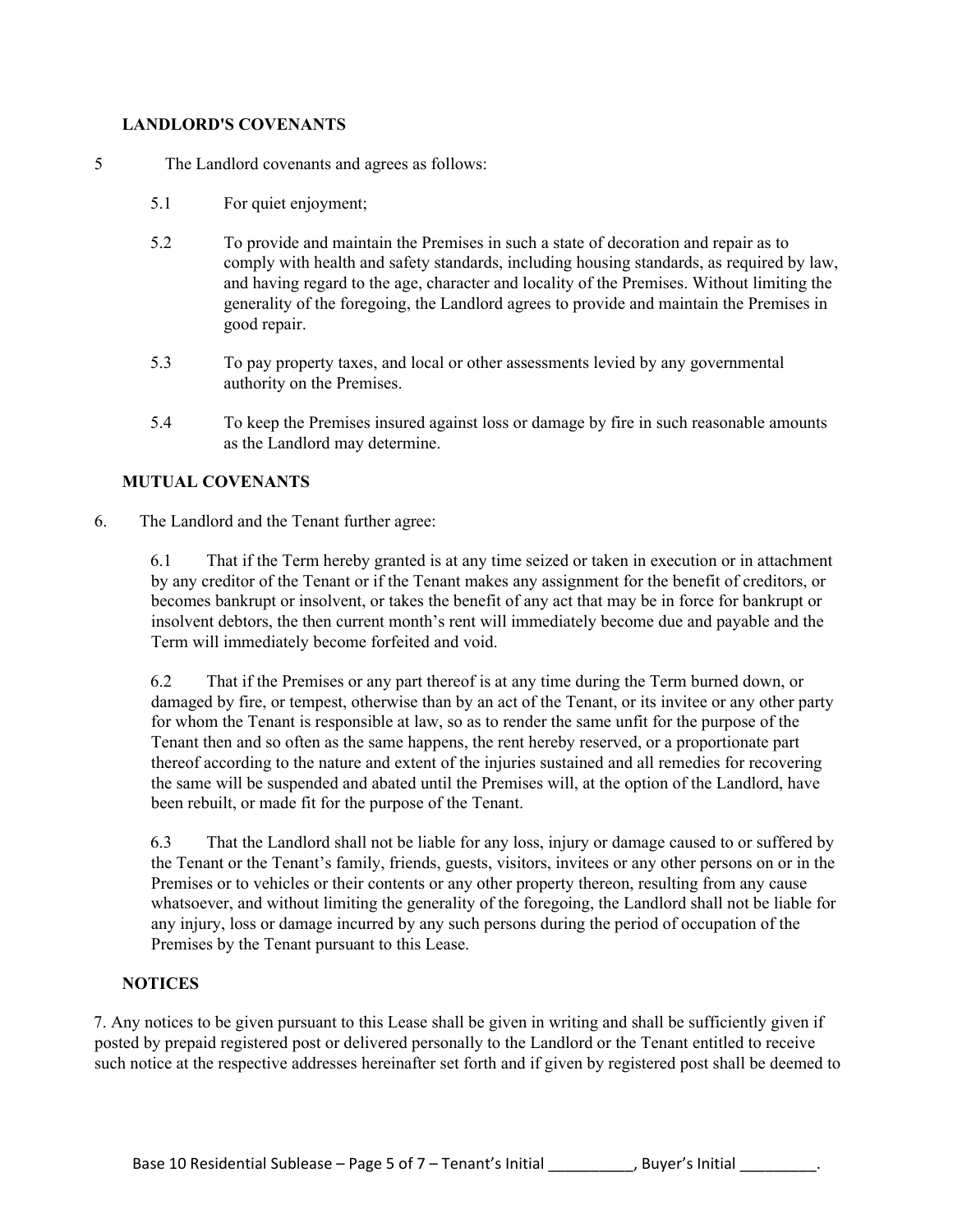be received on the third day after the date of mailing. Notices shall be given at the following addresses unless written notice of change in address is given:

To the Landlord:

#202 45793 Luckakuck Way, Chilliwack, B.C. V2R 5S3 Attention: Base10 Rentals (Rentals-B10@vanmarengroup.com) Phone: 604 847-0700

TO THE TENANT: To the Tenant:

Unit No. , 46150 Thomas Road, Chilliwack, BC V2R 6B3

Email Address:

Phone Number:

### **RECEIPT OF SUBLEASE**

8. The Tenant hereby acknowledges receipt of a true copy of this Sublease and acknowledges that he/she has had the opportunity to read the entire Lease and to obtain independent legal advice.

### **NUMBER AND GENDER**

9. Wherever the singular or masculine are used in this Lease, the same shall be deemed to include the plural or the feminine, or the body politic or the body corporate.

#### **ENUREMENT**

10. This Sublease shall ensure to the benefit of and be binding upon the heirs, executors, administrators, successors and assigns of the respective parties hereto and each of them, where the context or the parties so require.

#### **JOINT AND SEVERAL**

11. Where the Tenant named in this Sublease is more than one party the covenants, liabilities and obligations of the Tenant shall be joint and several upon the parties named as Tenant.

### **ADDITIONAL PROVISIONS**

12. The Tenant, any member of the Tenant's household, and any person(s) affiliated with the Tenant or invited onto the Premises by the Tenant shall not engage in any criminal activity on the Premises including, but not limited to:

- Any drug related criminal activity
- Solicitation (sex trade workers and related nuisance activity)
- Gang activity
- Unlawful use or storage of a firearm